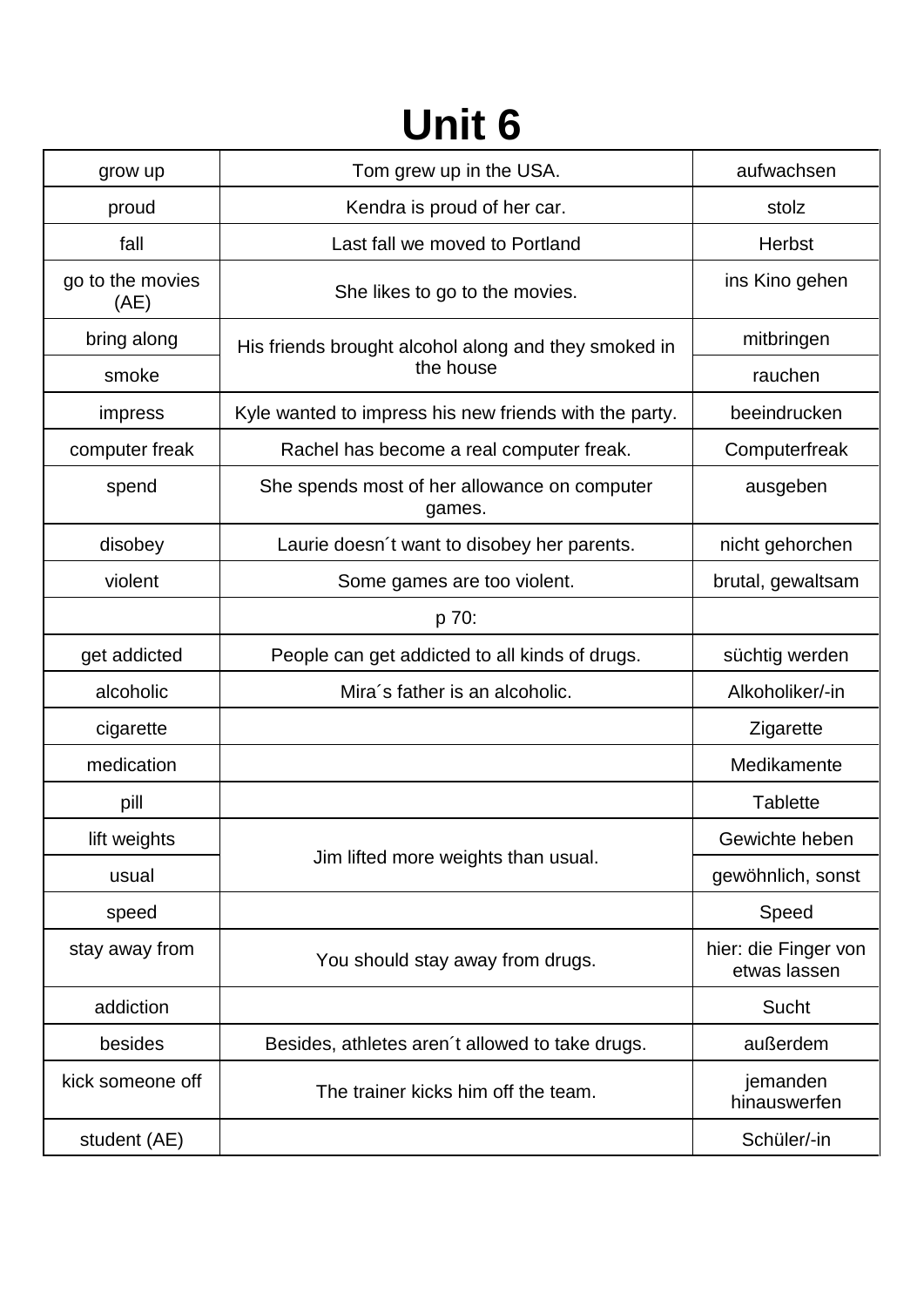|               | p 71:                                                                   |                                  |
|---------------|-------------------------------------------------------------------------|----------------------------------|
| stressful     |                                                                         | stressig                         |
| get divorced  | Kendra's parents got divorced                                           | sich scheiden<br>lassen          |
| be tense      | Her mum is really tense all the time.                                   | angespannt sein                  |
| annoy someone | She really annoys Kendra.                                               | jemanden auf die<br>Nerven gehen |
| worth         | It's expensive, but ist worth it.                                       | wert                             |
| mail          | Mail me soon!                                                           | schreiben, mailen                |
| love          |                                                                         | hier: liebe Grüße                |
|               | p 72:                                                                   |                                  |
| vacation      | summer vacation                                                         | Ferien                           |
| absolutely    | He was absolutely right.                                                | absolut, total                   |
| ugly          | She felt so ugly.                                                       | hässlich                         |
| outsider      |                                                                         | Außenseiter/-in                  |
| such          | She was such a fool                                                     | solch                            |
| go on a diet  |                                                                         | eine Diät machen                 |
| pound         |                                                                         | Pfund                            |
| another       | She lost another 8 pounds.                                              | weitere                          |
| diet pills    |                                                                         | Schlankheitsmittel               |
| invite        | Her friends invited her to a party.                                     | einladen                         |
| little        | She only ate a little.                                                  | wenig                            |
| throw up      |                                                                         | erbrechen                        |
| calory        |                                                                         | Kalorie                          |
| laugh at      | They laughed at her.                                                    | auslachen                        |
| not  either   | Terry didn't call her either.                                           | auch nicht                       |
| grade (AE)    | She had terrible grades, because she couldn't<br>concentrate at school. | <b>Note</b>                      |
| concentrate   |                                                                         | konzentrieren                    |
| disappear     | The pounds just disappeared.                                            | verschwinden                     |